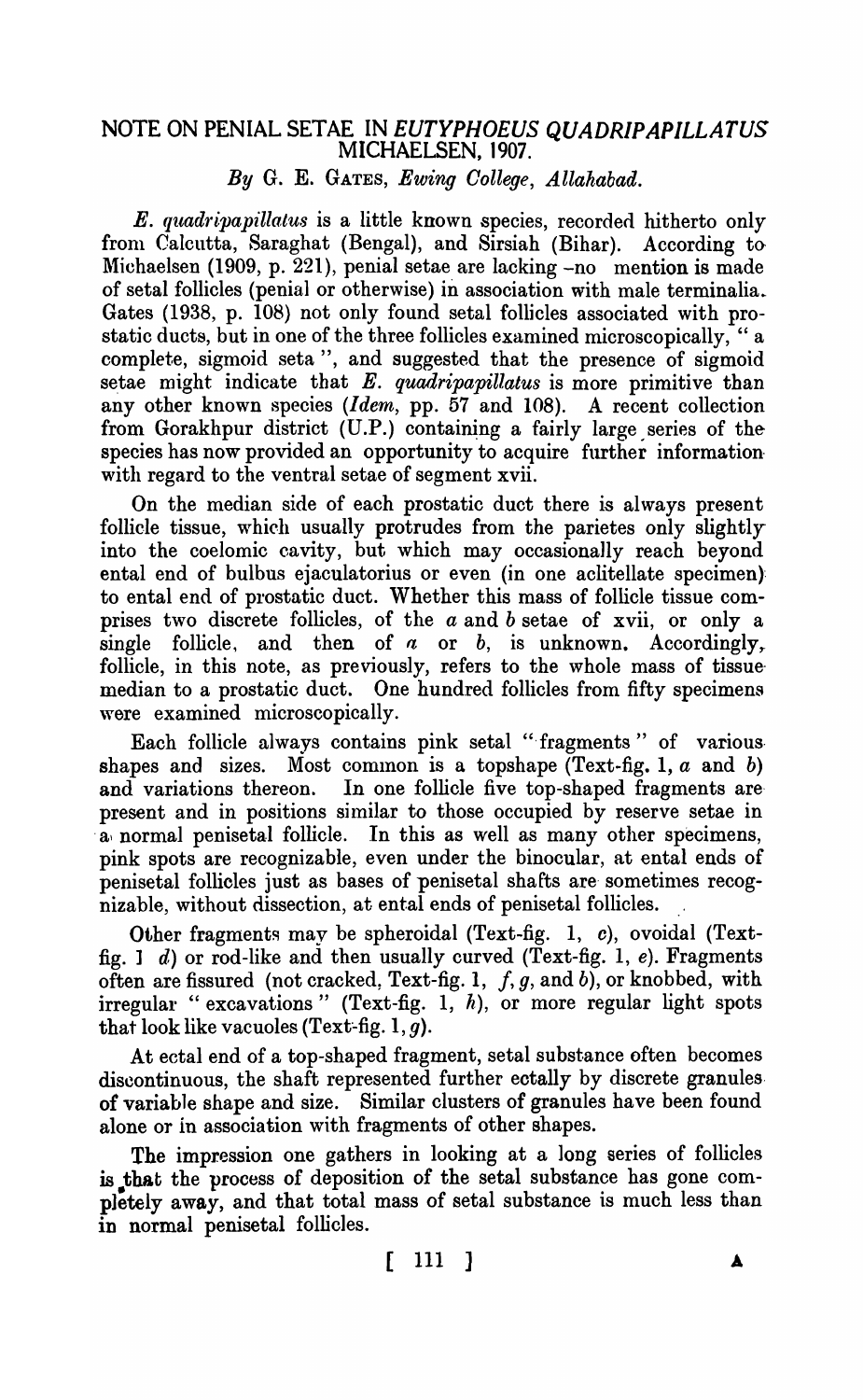

TEXT-FIG. 1.-Eutyphoeus quadripapillatus Michaelsen, 1907. *a*-j. Different kinds of Penial setae.

In each of three follicles only, a single normal seta is present. By normal, in this connection, is meant a seta without knobs, fissures, grooves, cracks, excavations and vacuoles but with a smooth surface and regular margin. Each normal seta is light yellow, rather than pink, as are usually mature or functional penial setae of penisetal species. One shaft is truncate ectally, the tip without sculpturing. The tip of a second is somewhat irregular (Text-fig. 1, j). The tip of the third is like that of an ordinary sigmoid seta. All three are unornamented, the shafts nearly straight and without nodulus. Lengths; 0.25, 0.34 and 0.49 mm.